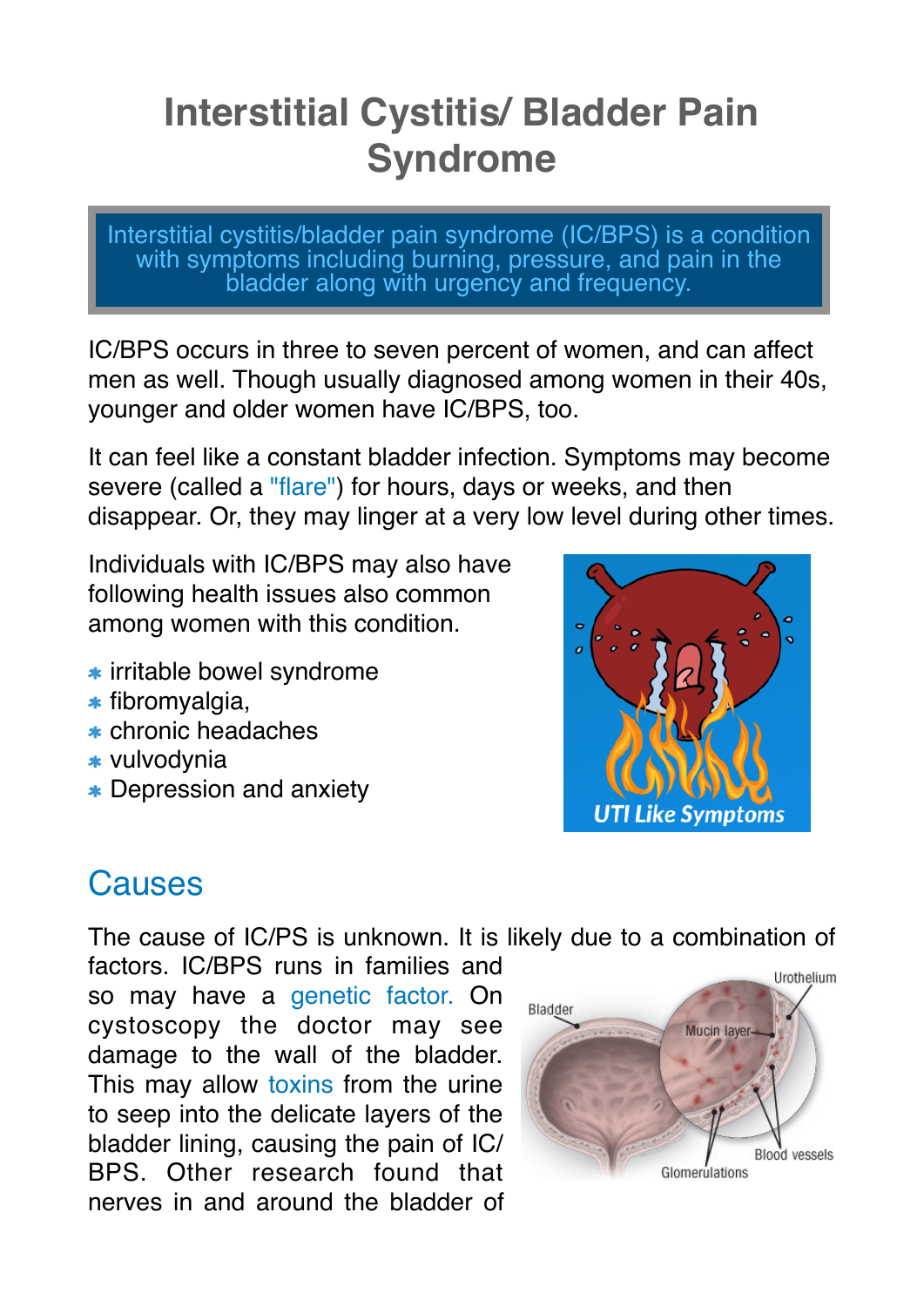people with IC/ BPS are hypersensitive. This may also contribute to IC/BPS pain. There may also be an allergic component.



## Symptoms

Urinary urgency ( "gotta go right now") and urinary frequency ("gotta go often") are common-both during the day and at night. Many women feel a constant need to empty their bladders to relieve the intensity of the pain. Women with IC/BPS rarely leak urine but go often to decrease pain.Some women note symptoms specifically in their urethra . For them, urinating can feel like pushing sharp pieces of glass into the tissue

IC/BPS flares are common during the menstrual period.

Flares also occur during times of emotional or physical stress..

The IC /B PS Bladder Symptoms of IC/BPS vary from woman to woman. However, most experience pain, pressure and discomfort as the bladder fills. In addition, chronic pain or pressure in the pelvis and perineum are common, including discomfort and pain during sexual intercourse. The severity of symptoms is variable.

### **Diagnosis**

To diagnose IC/BPS, your urologist or urogynecologist will review your medical history and symptoms. Your doctor will ask about your pattern and level of pain, as well as urinary symptoms.

To help rule out other conditions, you may need some lab tests.

Cystoscopy and urodynamics may be done depending on your symptoms. When cystoscopy is performed on women with IC/BPS, the bladder appears inflamed and irritated. Pinpoint sites of bleeding (glomerulations) can be seen on the bladder wall. A small number of women have a specific type of lesion, known as Hunner's lesion. Cracks in the lining of the bladder are also often visible.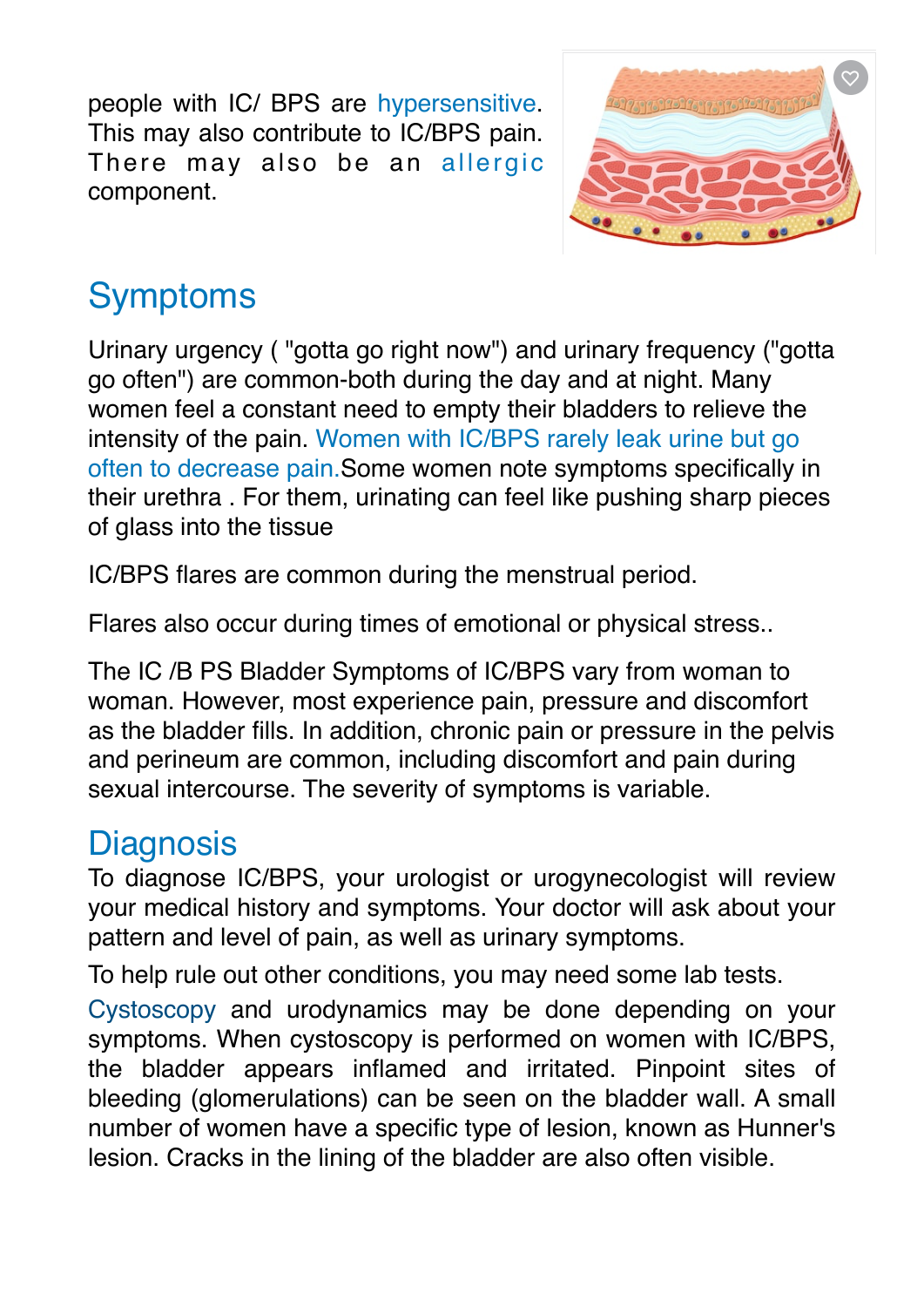

Often you will be asked to keep a diary of your bladder symptoms, urinations, and fluid intake.

Women who are diagnosed with IC/BPS typically experience pain, burning, pressure, and discomfort in the bladder for more than six weeks with no other apparent cause. Some women go years with these symptoms before diagnosis.

### **Treatments**

Treatments depend on the severity of symptoms. Most women require more than one type of therapy to manage their pain and urinary symptoms. Right now, there is no cure for IC/BPS, but the symptoms can be treated and controlled.

MEDICINES : Your provider may prescribe one or a combination of medicines.

Pentosan polysulfate sodium (Cystopen, For IC) is the only FDAapproved oral medicine for IC/BPS. It helps about one-third of women control their symptoms. Other drugs that help IC/BPS symptoms are: phenazopyridine, amitriptyline.

BLADDER INSTILLATION S: Some find it helpful to get medicine inserted directly into their bladders. A series of these instillations is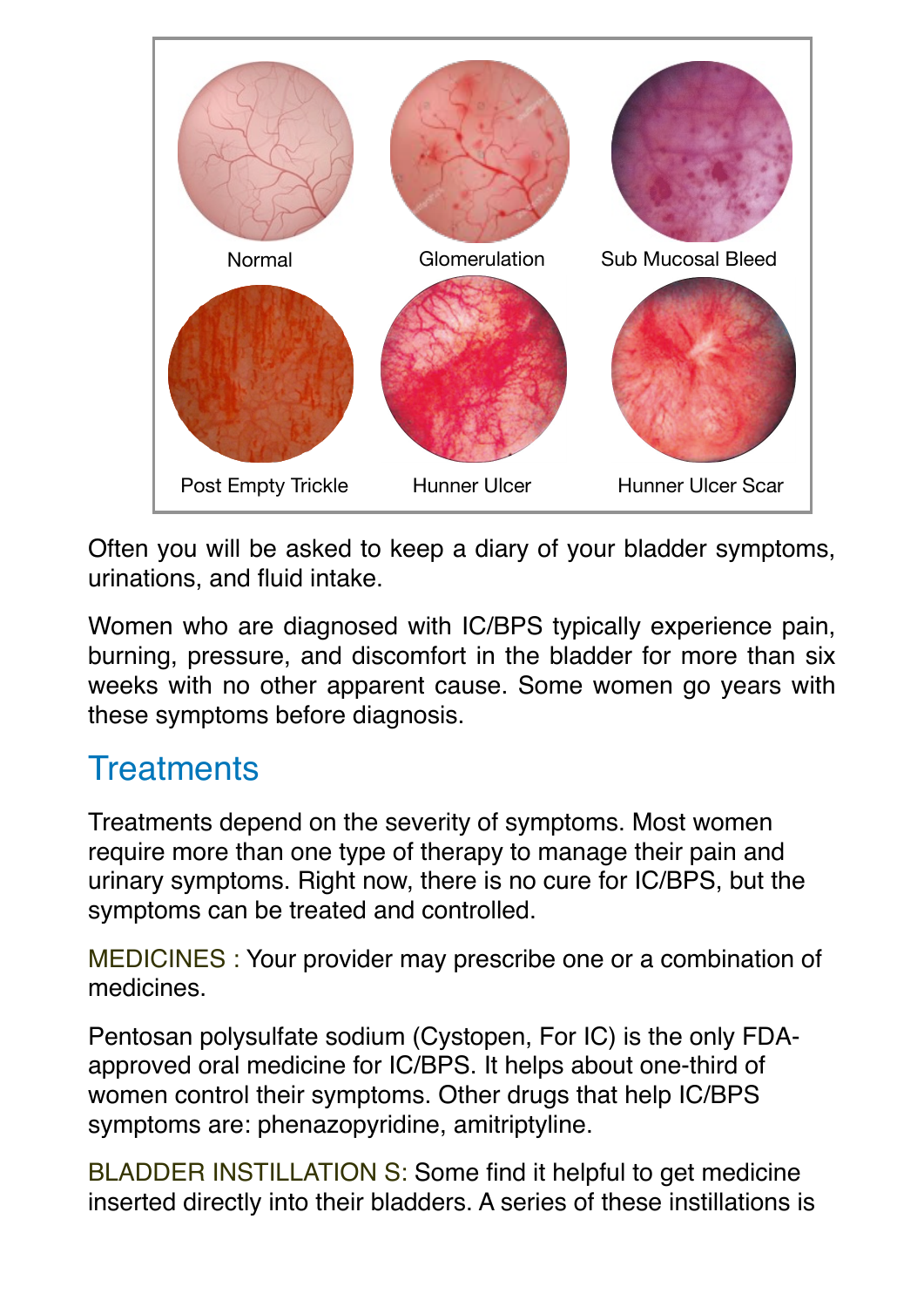usually done in the office. Treatments can be 1 to 2 times a week for 6 to 8 weeks.

DIET : Women with IC/BPS often find that certain foods and drinks irritate their symptoms. Identifying which items are bothersome to you and restricting or limiting them can help control symptoms. Food sensitivities can vary*.* However, there are foods and beverages that appear to trigger a flare among many women. Often women eliminate these foods and slowly add them back individually to determine which ones they can still eat safely. It's helpful to meet with a Registered Dietitian Nutritionist to identify individual trigger foods.

CYSTOSCOPY UNDER ANESTHESIA: Stretching the bladder wall, called hydrodistension, can also be helpful. Because this can be painful, it is often performed as an Inpatient surgery with general anesthesia.

This procedure provides relief for some women. But, it often needs repeat procedure. It may cause a flare immediately occasionally.

### NEUROSTIMUATION ( Not Available) :

Electrical stimulation devices can be placed outside of your body (TENS unit) or surgically implanted inside the body *(* called InterStim®). They send mildelectrical pulses through the pelvic area. This can help relieve IC/BPS symptoms, especially the urinary symptoms.

#### BOTULINUM TOXIN (BOTOX):

Botox can increase bladder capacity , which can help a patient with IC/BPS urinate less often. Under local anesthetic or sedation, your doctor uses a small camera and need le to inject Botox into the bladder wall. Typically, the injection needs to be repeated 1 to 2 times per year. A small number of women experience side effect s, such as difficulty emptying the bladder or urinary tract infection. SURGERY: This is reserved for extreme cases. Most women never need surgery. For women with Hunner's lesions, the area can be surgically treated with a laser. Very rarely, the bladder may be removed or enlarged surgically.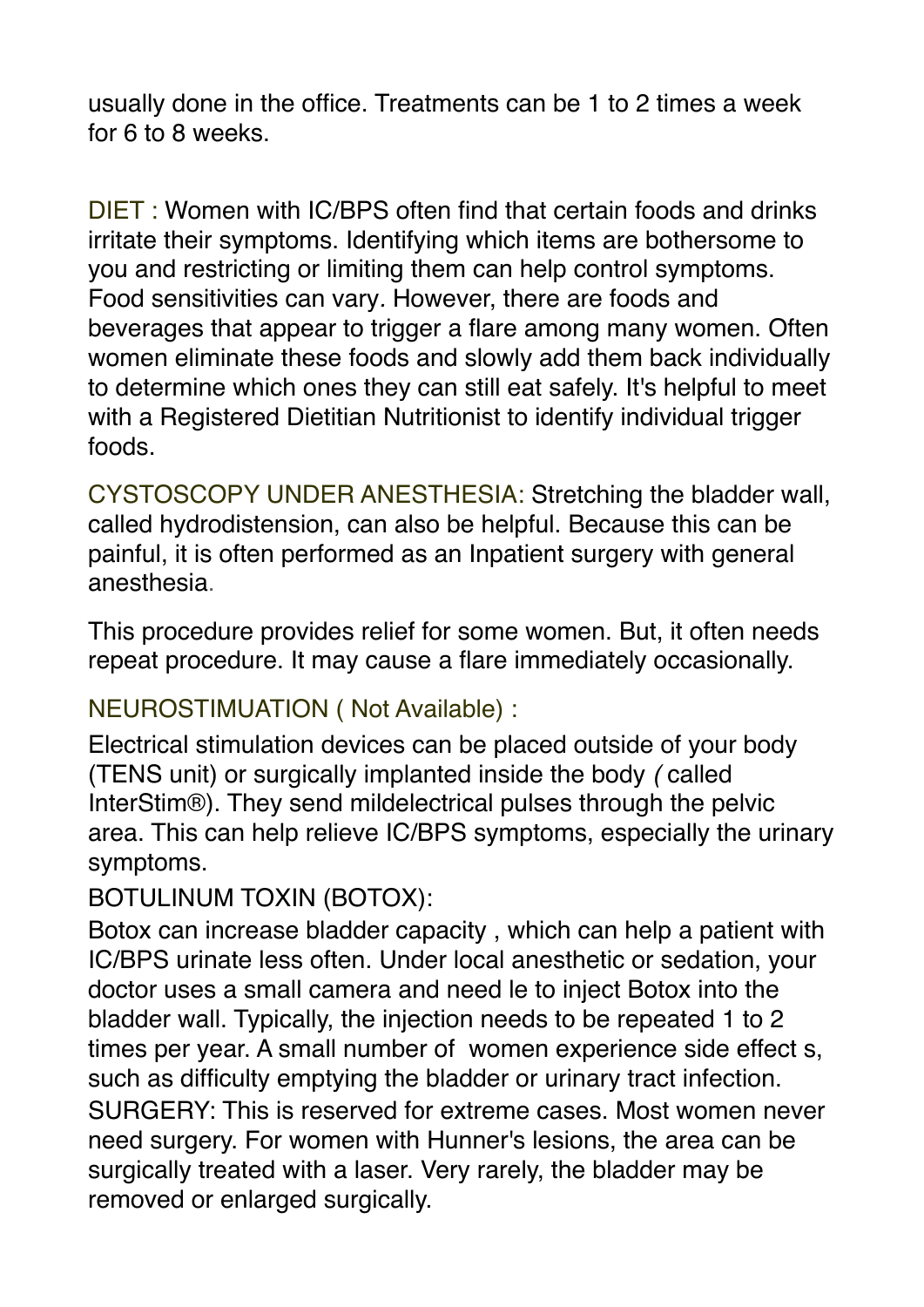### STRESS MANAGEMENT:

For most women, stress can worsen IC/BPS symptoms. Find an activity that relaxes you. It might be meditation, yoga, hypnosis, acupuncture, or taking a walk. Whatever it is, schedule time so you can help manage stress.

#### PHYSICAL THERAPY :

A specially trained physical therapist (PT) can manually manoeuvre your pelvic area to help relieve pelvic pain. This therapy may loosen tight pelvic floor muscles and tissues. Women with IC/BPS should NOT do pelvic floor strengthening exercises (called "Kegel exercises") unless under the care of a PT. These exercises can worsen symptoms.

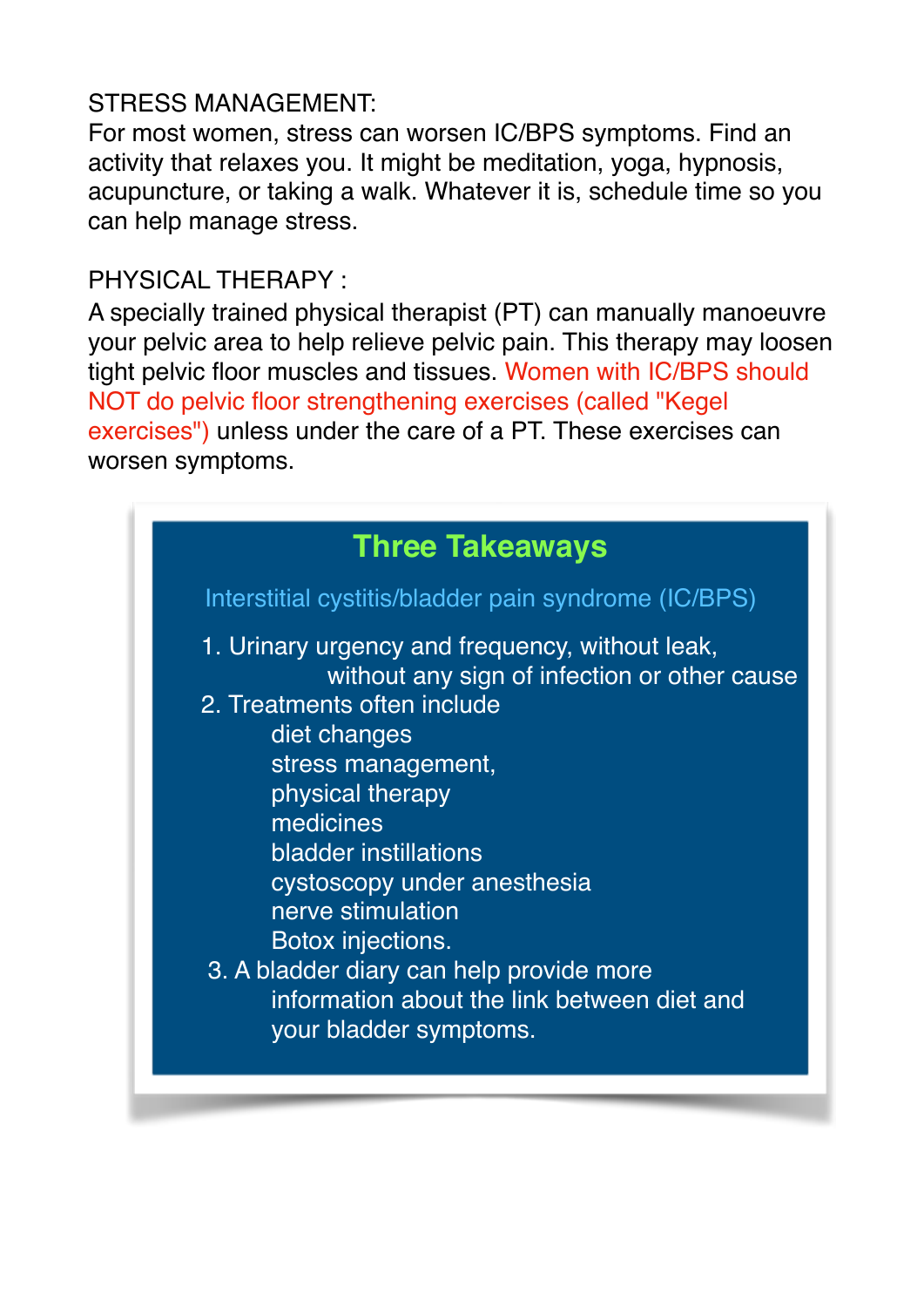| <b>AVOID Food for Interstitial cystitis</b> |                                       |                                                      |                                |  |
|---------------------------------------------|---------------------------------------|------------------------------------------------------|--------------------------------|--|
| <b>English</b>                              | मराठी                                 | हिंदी                                                | गुजराथी                        |  |
| Tea                                         | चहा                                   | चाय                                                  | थ।                             |  |
| <b>Coffee</b>                               | कॉफी                                  | कॉफ़ी                                                | <u> કોફી</u>                   |  |
| <b>Alcohol</b>                              | अल्कोहोल, दारू                        | दारू                                                 | આલ્કોહોલ,<br>આલ્કોહોલ          |  |
| <b>Tomato</b>                               | टोमॅटो                                | टमाटर                                                | ટામેટાં                        |  |
| <b>Citrus Fruits</b><br>orange sweet lime   | लिंबूवर्गीय फळे संत्रा<br>मोसंबी अननस | नींबू वंश - संत्रा , निम्बू,<br>अंगूर अनन्नास मोसंबि | સાઈટ્રસ ફળ<br>નારંગી અનેનાસ    |  |
| <b>Chocolates</b>                           | चॉकलेट्स                              | चॉकलेट्स                                             | ચોકલેટ્સ                       |  |
| <b>Sweets and Sugar</b>                     | मिठाई आणि साखर                        | मिठाइयाँ और शक्कर                                    | ડેઝર્ટ અને ખાંડ                |  |
| <b>Onions</b>                               | कांदे                                 | प्याज                                                | ડુંગળી પર                      |  |
| <b>Processed Food</b>                       | प्रक्रिया केलेले अन्न                 | संसाधित खाद्य<br>प्रोसेस्सड़ खाद्य                   | પ્રક્રિયા કરો થઈ<br>ગયું ખોરાક |  |
| <b>Hotel Food</b>                           | बाहेरचे अन्न                          | होटेल का खाना                                        | બહારનો ખોરાક                   |  |
| <b>Capsicum</b>                             | शिमला मिरची                           | शिमला मिर्च                                          | સિમલા મરચાં                    |  |
| <b>Chillies</b>                             | मिरची                                 | हरीं , लाल मिर्च                                     | મરચું                          |  |
| <b>Spicy Food</b>                           | मसालेदार फूड                          | तिखे भारतीय मसाले                                    | અથાણું ખાદ્ય                   |  |
| <b>Sauces</b>                               | सॉस चायनिज / थाई                      | सॉस चायनिज / थाई                                     | ચટણી<br>યાઈનીઝ / થાઈ           |  |
| <b>Pickles</b>                              | लोणचे                                 | आचार                                                 | અથાણાં                         |  |